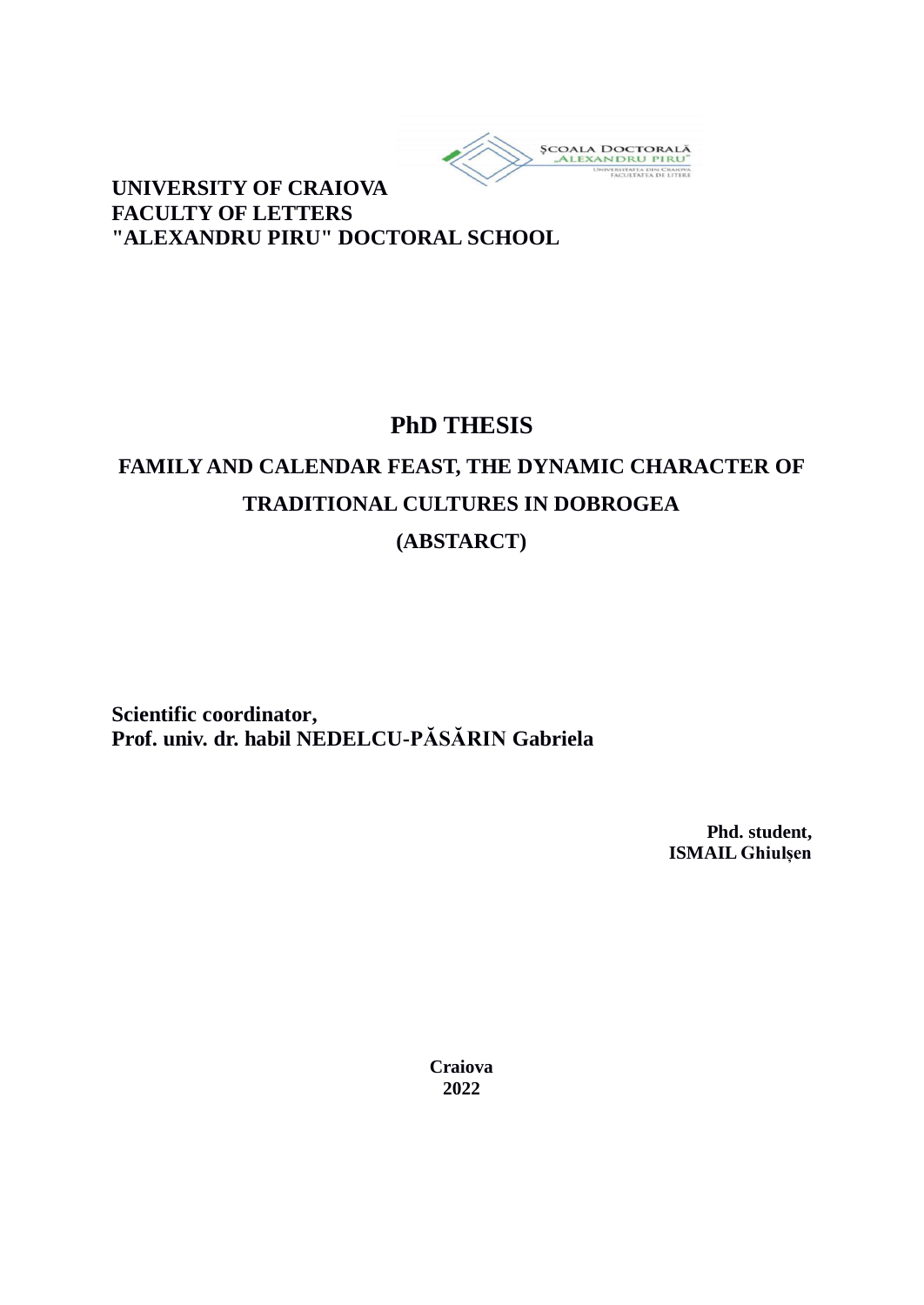#### **ABSTRACT**

The central idea of the doctoral thesis is represented by the comparative presentation of the traditional cultures from the Dobrogea area with an emphasis on interculturality and multiculturalism.

The theme is topical, because these cultures are viable in forms that retain the elements of identification and elements of topicality. Source of experience and wisdom of life, concepts of culture and popular traditions that transmit values and create connections between generations. Traditions, customs, folk costumes and folklore are priceless treasures that define a people, making it incomparable, steady and immortal. The importance of knowing the identity values at individual, community and national level, is fundamental for understanding and consecrating their place as harmoniously as possible in the world.

The varied traditions and customs of the Turks and Tartars have their origins in pre-Islamic traditions, with shamanic, pagan origins, and others are in line with the Islamic religion system.

Human relationships with the environment begin before birth and end with death. In the traditional social environment, the birth of a human being means entering a world with welldefined traditions and customs. Through marriage ceremonies, the second moment of decisive importance in human life takes place. In the funeral customs, the customs related to the organizational system of the funeral are carried out.

*The topic of the proposed research*, "Family and Calendar Feast. The dynamic character of the traditional cultures from Dobrogea", is an open topic because these cultures are dynamic and accumulate in time variants of customs and holidays. The research highlights elements that derive from the originality of the custom and elements that are due to interference with other cultures.

*The purpose of the research* is to demonstrate the viability of the phenomenon of interculturality and to compare the habits of the minority ethnic groups in Dobrogea with the Romanian ones in this large ethno folkloric area.

*The motivation for choosing the theme* has two components:

1. Personal research experience in the field.

I chose this topic because it also resonates with my concerns in the field of traditional culture research in Turks and Tartars.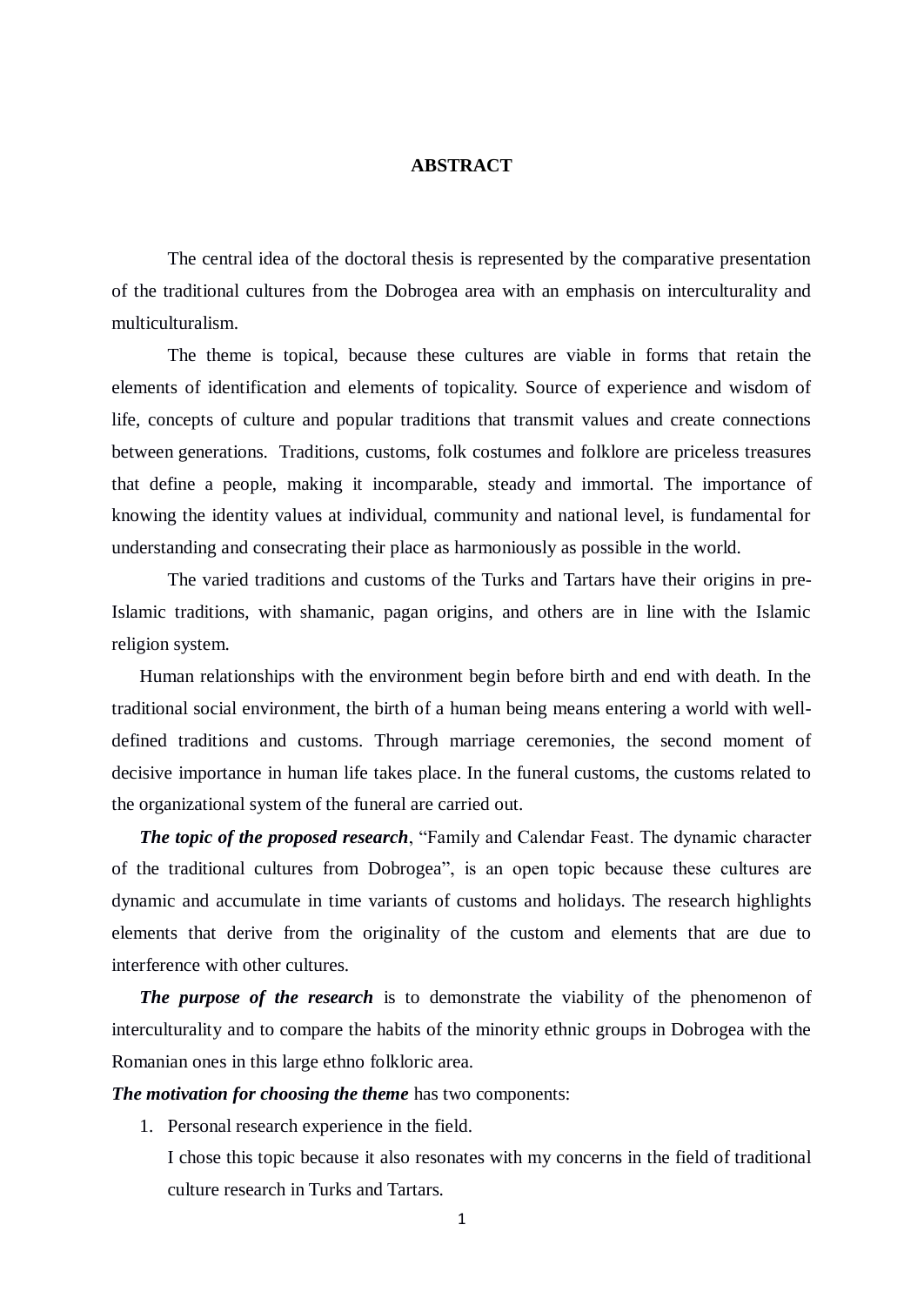2. Comparison with the Romanian folklore from the Dobrogea area.

It is the challenge of this theme. My journalistic activity in the field of culture, especially of the Turkish and Tatar ethnic groups for 19 years, is based on a sustained work of researching the customs and traditions of the two ethnic groups, but also on the curiosity to find and find similarities with the customs and traditions of the people Romanian.

The interest in interculturality materialized in collections and studies on the Tatar community and the Turkish community in Dobrogea. The field research in Dobrogea started in 2003, continues today.

Between 2000 - 2010 I studied the Tatar and Turkish communities in Constanta and Tulcea counties. I constantly write articles that aim to promote the cultural values of the ethnic group I belong to, for the "Convieţuiri" column on the Radio Romania Regional and Radio Constanța Portal.

In the period 2008-2012 we made shows under the title "Toti împreună" on the TVR3 channel, where we reflected the traditions, customs and language of the communities of Tartars and Turks in Romania. The shows I do are aimed at cultivating the language, values and cultural identity of the ethnic group to which they belong and are broadcast on radio and television programs dedicated to national minorities. I was and am the editor of the Tatar and Turkish language section at TVR and SRR Radio Constanţa. I am a translator from Turkish. I am a translator for the official Turkish and Tatar delegations in the bilateral visits, on which occasion I got to know the customs and traditions of the ethnic communities regarding the calendar and family holidays. As a translator for the Turkish language, I translated some texts from the corpus of the paper, which gives an extra originality to the doctoral thesis.

The details of the research carried out in this space will be considered by us as essential in the analysis of the content of the holidays in the ethnic communities and support in the comparative analysis of the forms found at one time and the viable forms today.

#### *The theoretical framework and research methods are:*

- case study method (significance of family and religious holidays customs);

- the comparative method of ritual sequences found in two or more traditional cultures from Dobrogea. We have thus conducted micro-studies of ethnology to highlight interculturality;

- the method of direct observation carried out through direct and repeated contact with members of the Tatar and Turkish community, in order to make audio materials and photographs;

- the method of the questionnaire to analyze the reception of the holiday by people from different generations within the ethnic groups;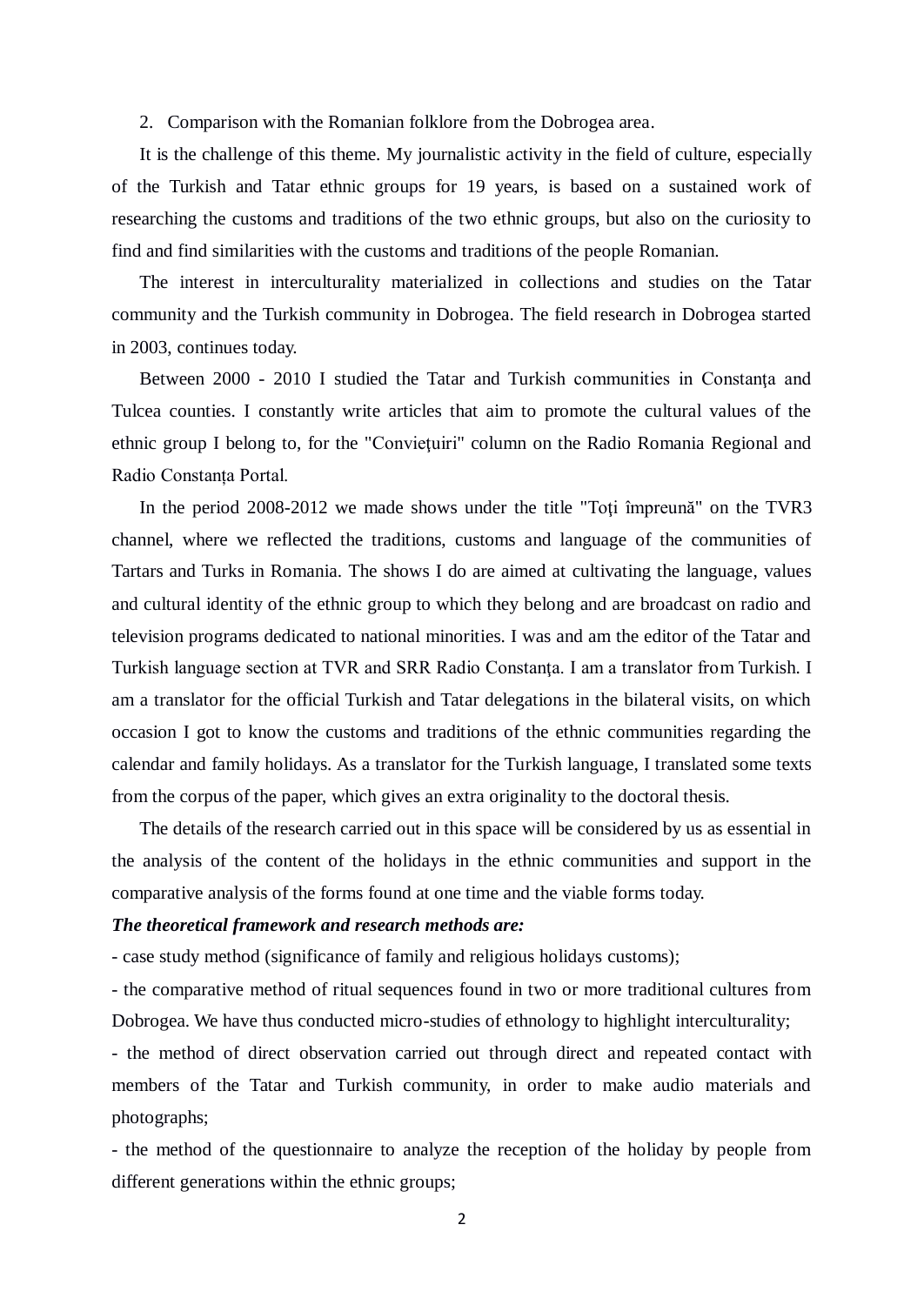- the method of the interview in order to find out significant details and the symbolic plurivalence of the popular holidays from the perspective of the direct experience of the main actors.

#### *Research status in the chosen topic:*

There have been historical and cultural approaches to either ritual or historical epoch sequences. The originality of our doctoral thesis lies in the comparative approach to this topic in Dobrogea. I have preferred Turkish and Tatar culture, because I am part of a Tatar family and I have direct experience of belonging to this ethnic community. Research has been completed on this topic by publishing volumes (see bibliography).

The doctoral thesis includes the details of each feast, the identification of the role of the actors, the symbolism of the objects and ritual foods, it also offers a comparative perspective with Romanian holidays from the same period of the year. Thus we will find, in addition to similarities between these holidays, whether there is the process of influence, interference or assimilation of ritual practices from one ethnic community to another, or are just coincidences that lead to a common background of conservative mentalities of primary cultures.

*The originality of the approach* focuses on a complex, comparative study and case analysis on calendar and family holidays in the cultures of ethnic minorities in Dobrogea. This approach is made diachronically and synchronously regarding similar holidays in the Romanian popular calendar.

There are two perspectives for analysis and synthesis;

- the chronological perspective of the calendar and family holidays of the Tatar and Turkish ethnic groups from Dobrogea;

- integrated perspective (a synthetic image of the calendar or family holiday of the two Turkish and Tatar ethnic groups in Dobrogea: birth customs of Turks and Tatars, either calendar with holidays from all seasons or existential moments for these ethnic groups.

# *Relevance to the type of research proposed*

The relevance consists in the exemplification of the popular holidays from different traditional cultures, the demonstration of the continuity of these feasts and the identification of the new development frameworks. In this doctoral dissertation I present feasts of spring, summer, autumn and winter, which have been preserved over time in a form close to traditional, even if some of them have undergone modernization under the not at all beneficial influence of globalization and urbanization.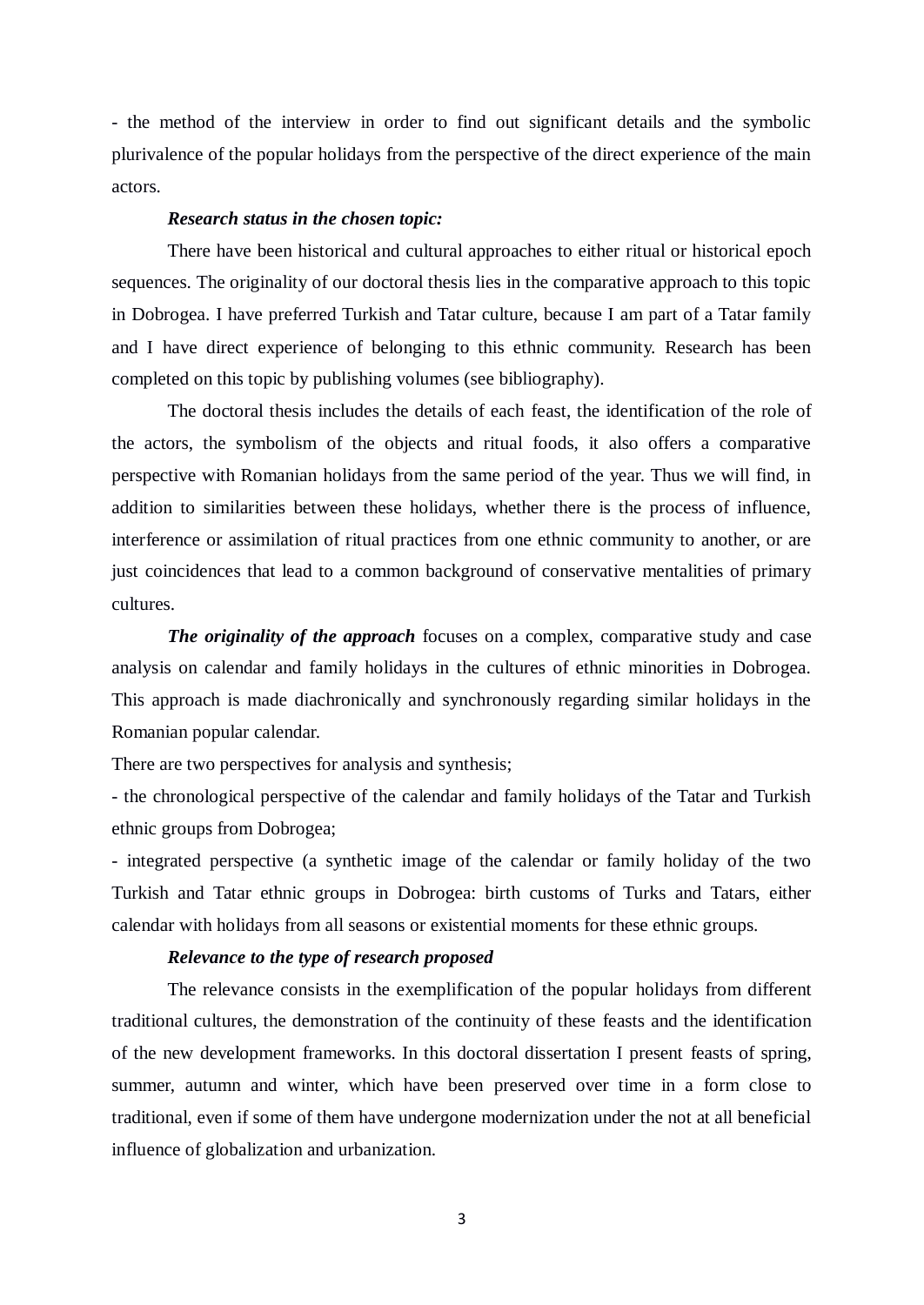### *Corpus*

It consists of photographs, film sequences, family documents, transcripts of interviews with the actors of the customs according to the annexes.

The bibliography is structured in the section volumes with this topic, press articles, articles in collective volumes.

# *The structure of the paper*

The doctoral thesis is structured in six chapters, bibliography and annexes.

 The paper opens with a necessary Introduction, which outlines the theoretical framework approached, the motivation for choosing the topic, the purpose of the research and the originality of the topic.

The first chapter deals with the applied methodology.

The second chapter is dedicated to research on multiculturalism in Dobrogea and published so far. Over the years, many Tatar personalities have made Tatar culture, art and tradition known in the country and abroad. In the period 1920-1989, in Romania the Tatar and Turkish community created and developed a strong education system and a press in their mother tongue, able to meet the requirements of knowledge and cultural fulfillment. The presence of a numerous elitist group, from the Tatar and Turkish community, implicated in various progressive actions, justifies a press and an education, which know, in the interwar period, a certain qualitative increase.

After the establishment of the communist regime, the cultural side suffers a stagnation. The revolution of December 1989 also opened up to the Turkish and Tatar community in our country perspectives for the development of culture in the national language.

The third chapter is dedicated to multiculturalism and multiethnicity in Dobrogea. The creation of a legislative framework regarding the national minorities in Romania, allows their self-organization and their contribution to the general and local patrimony.

In chapter four we have included the ethnic and cultural diversity and the evolution of multiculturalism, as well as the analysis of the Dobrogean interethnic climate, detailed in subchapters such as: hospitality, gastronomy, traditional dress and details about the characteristic housing of the Tatar and Turkish community.

Chapter five includes the calendar holidays, the Romanian calendar by similarity for the Tatar and Turkish holidays, specificity, trends and novelty in the traditional Tatar, Turkish and Romanian culture in Dobrogea.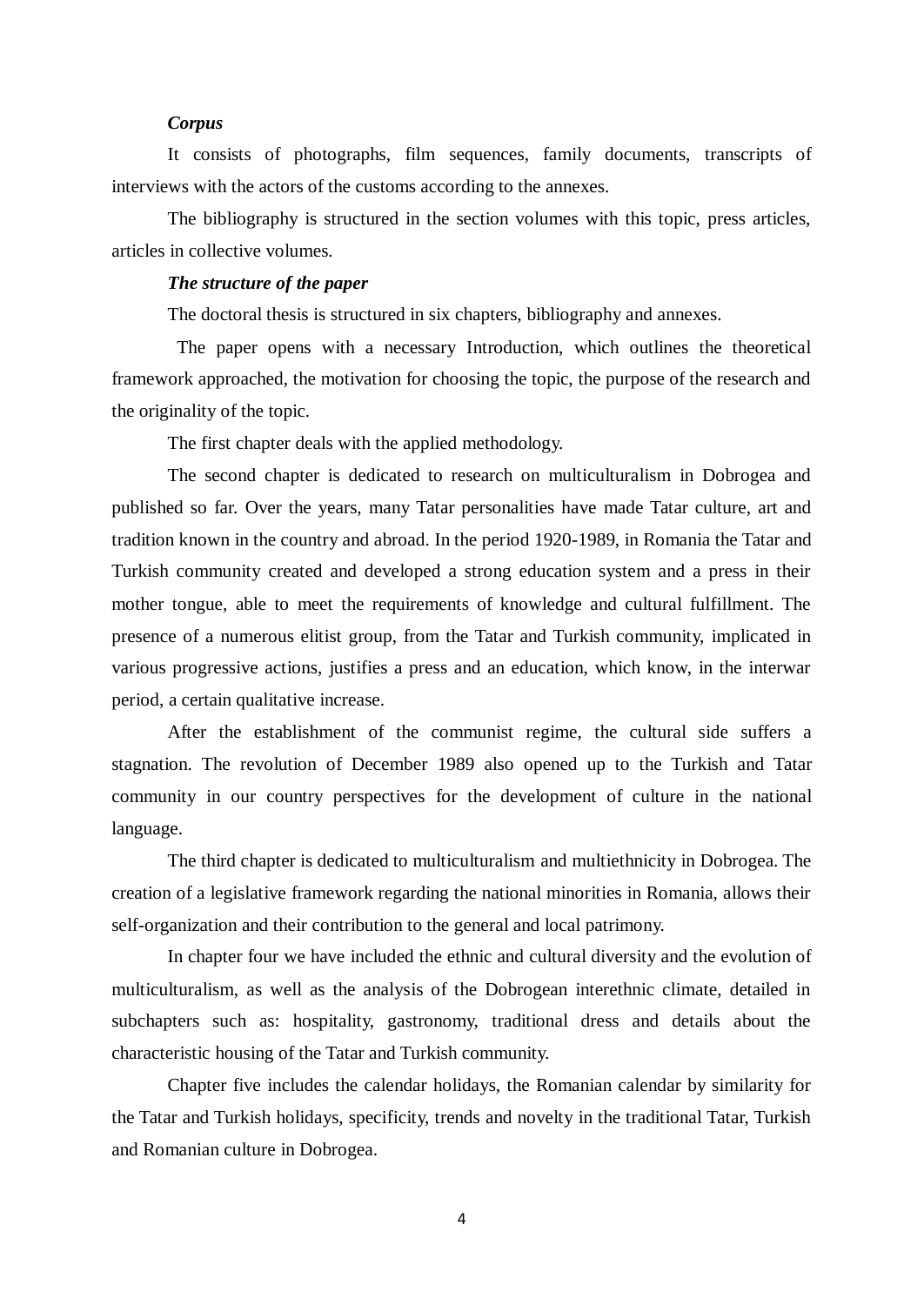Chapter six is dedicated to family holidays. Birth-threshold between pre-existence and existence, habits before birth, during birth and after birth are analyzed. Attached are photos taken in person on the spot, with obvious documentary value. Next, the marriage is analyzed in terms of the Tatar wedding ceremony compared to the Romanian wedding ceremony, the pre-wedding customs are studied and analyzed in the Tatar traditions, the actors of the wedding ceremony and the sequences of the wedding ceremony.

The funeral customs address the traditions related to the ordinances of people close to the deceased.

The doctoral dissertation includes conclusions at the end of each chapter, conclusion and is accompanied by a bibliography, which provides a solid theoretical support with many titles and annexes that include radio interviews, press articles, photos from its own archive, footage from various feast sequences calendar and family.

Traditions can change in every age and community. They apply more or less, for each. In the three essential moments of human life, the habits related to a series of requirements turn into ceremonies.

Traditions and ceremonies, as well as common practices, resemble the changing scenes of a play written in time for man. The people who play in this play know your roles well and help each other to play them as well as possible. As participants forget their roles, the specifics of ceremonies weaken traditionally. The multitude of participants, their duties, the traditional elements, as well as the various beliefs are the result of collective value judgments.

The doctoral thesis is conceived under the sign of interdisciplinarity, on the border between folklore, anthropology and history, it is based on factual materials collected from different points, considered of interest to Dobrogea.

**Conclusions** 

The comparative analysis of the spring holiday of the Tartars and Turks and of the Orthodox Christian pre-Easter and Easter holidays highlights the similarities and especially the common background of the two cultures, coexisting today in a multiethnic space.

The comparative analysis of the wedding ceremony for Tartars and Romanians highlights the similarities and especially the common background of the two cultures, coexisting today in a multiethnic space.

The scientific methods that formed the basis of the research were the actual observation of the fieldwork, the actual participation of the actors presented through interviews, but also the personal participation in certain stages that make up the wedding